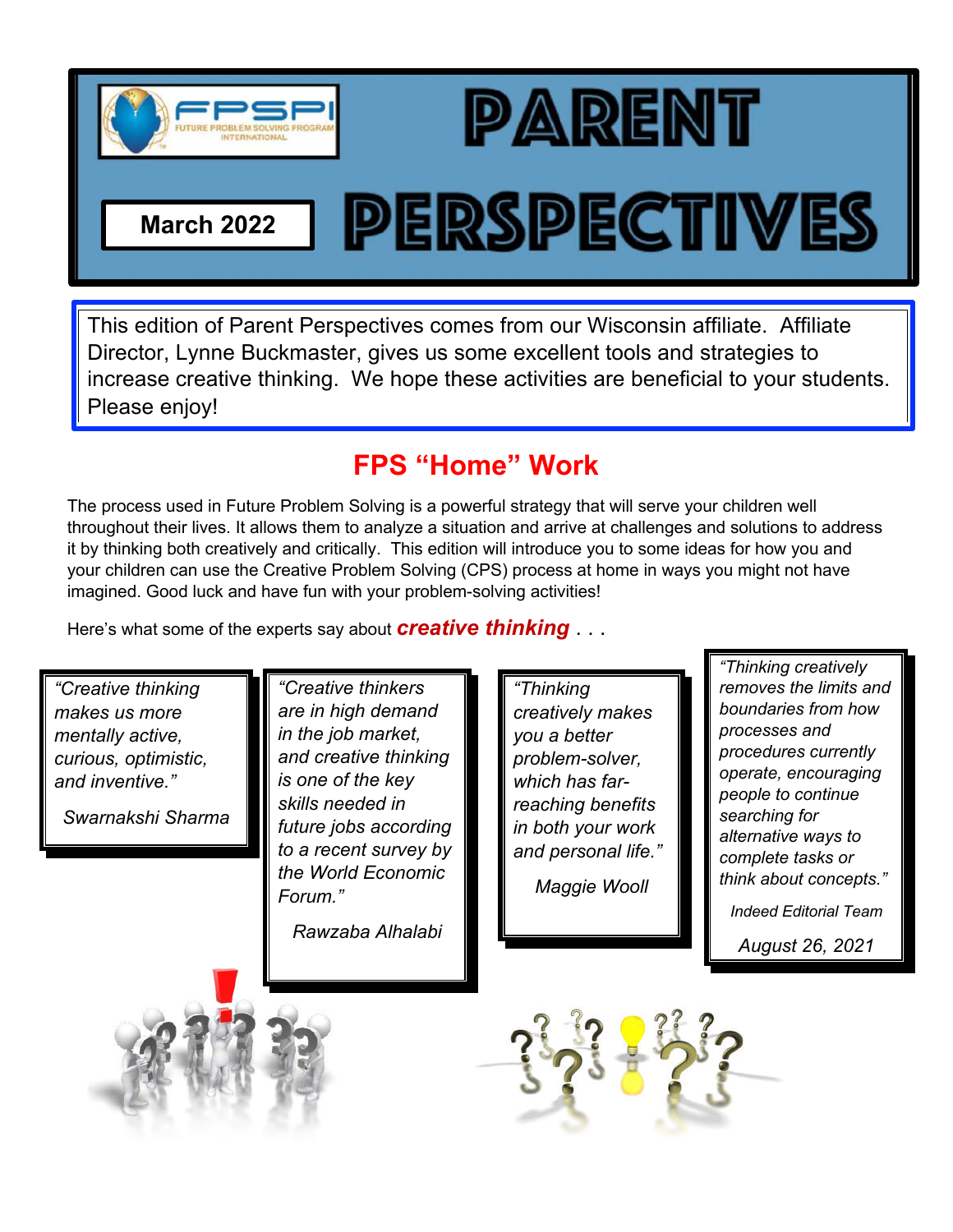# **Brainstorming—a great way to begin!**

**Brainstorming** is a creative thinking technique you've probably heard of. However, there are specific rules for this tool that many often neglect. The rules are important because they help you better achieve the primary goal of brainstorming -- to get as many ideas as possible. The more ideas you have, the more you have to choose from, thus the more likely you are to arrive at quality alternatives! The following chart shows each rule and explains how adhering to it helps you reach the goal of coming up with as many ideas as possible.

#### **Brainstorming Rules**

- ⇒ **Say your idea out loud.** This allows everyone to hear the idea and "hitchhike" or "piggyback" on it, giving you even more ideas.
- $\Rightarrow$  **No comments or discussion.** This gets people off track. All you should hear is idea, after idea, after idea.
- $\Rightarrow$  **No criticism or praise, verbal or nonverbal.** This can stop someone from offering further ideas. Evaluation/discussion of your list of ideas comes AFTER the brainstorming session is over.
- $\Rightarrow$  Wild and crazy ideas are okay! Sometimes a wild or crazy idea can be tweaked to become a viable idea.
- $\Rightarrow$  **Don't worry about repeats.** Take care of those when you're finished brainstorming.

**Things to brainstorm!**

- What to do on a rainy weekend
- Places to go for less than \$50
- Ways to reorganize the household
- Solutions to a problem in the news
- What the world needs is . . .
- Ways to improve your storage spaces
- Ways to have an unusual family experience
- Alternative uses for empty tin cans
- Brainstorming can help you think of ideas as you study each new topic
- Brainstorming is key to help you think of ideas for Step 1 Challenges
- Brainstorming is a perfect tool to create Step 3 Solutions
- Brainstorming is an excellent tool to elaborate your Step 6 Action Plan
- Brainstorming is an awesome way to get to know your team's strengths!



## **Turn your brain on as you Problem Solve!**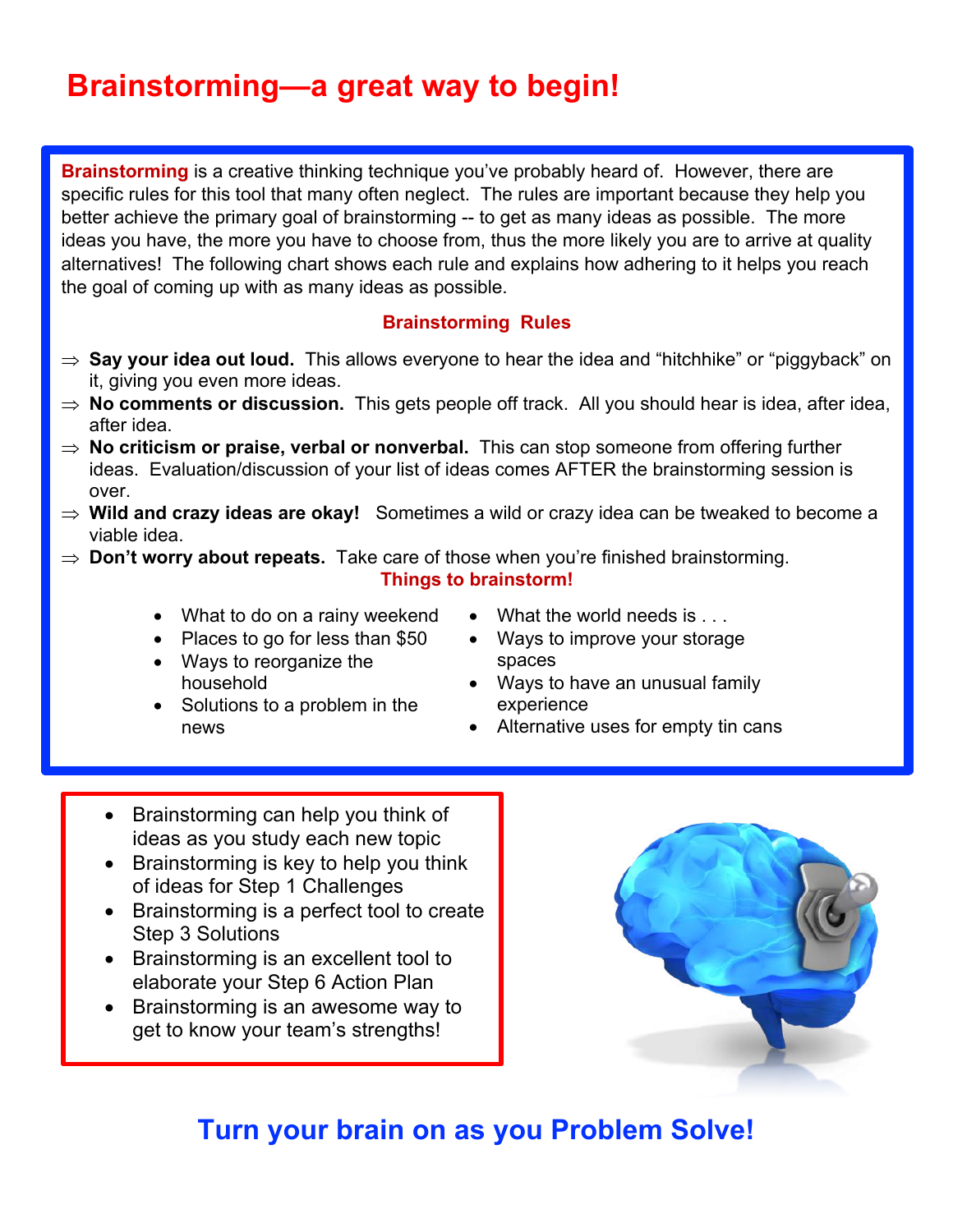A great creative thinking tool for getting a variety of ideas is the **Morphological Matrix**. Here's how:

- 1. Identify the attributes of something.
- 2. Brainstorm different possibilities for each of those attributes.
- 3. Mix and match for new possibilities!

For example, let's invent a new sandwich possibility. We'll identify the attributes as a holder, fillers, add-ons, and spreads/sauces.

| <b>Holders</b> |                  | <b>Fillers</b>               | <b>Add-Ons</b>       | <b>Spreads/Sauces</b>    |  |
|----------------|------------------|------------------------------|----------------------|--------------------------|--|
|                | pita bread       | peanut butter                | lettuce<br>$\bullet$ | horseradish<br>$\bullet$ |  |
|                | whole wheat roll | tuna<br>$\bullet$            | cheese               | Dijon mustard            |  |
|                | English muffin   | roast beef<br>$\bullet$      | olives               | mayo                     |  |
|                | onion bagel      | meatballs<br>٠               | marshmallows         | honey                    |  |
|                | zucchini bread   | ham<br>$\bullet$             | potato chips         | cream cheese             |  |
|                | waffles          | hot dog                      | chocolate bar        | fudge<br>$\bullet$       |  |
|                | graham           | bacon                        | apple slices         | caramel                  |  |
|                | crackers         | pastrami                     | peas                 | guacamole<br>$\bullet$   |  |
|                | big cookies      | egg salad                    | ice cream            | cranberry relish<br>٠    |  |
|                | lefsa            | fish fillet<br>$\bullet$     | mushrooms            | hollandaise<br>$\bullet$ |  |
|                | pizza crust      | Italian sausage<br>$\bullet$ | anchovies<br>٠       | sauce                    |  |
|                | banana bread     | scallops<br>$\bullet$        | cole slaw            | yogurt                   |  |
|                | French bread     |                              |                      | tobacco sauce            |  |

Two new sandwich possibilities include:

- 1. Peanut butter, apple slices, and caramel on banana bread
- 2. Bacon, potato chips, and honey on an onion bagel

The chart above represents only a fraction of the possible combinations. Think of both usual and unusual components in your brainstormed lists. Choose one or two from each column for new and tasty possibilities!

#### Try using a **Morphological Matrix at home**!

| Ways to improve                   | Using the attributes of                       |  |  |  |
|-----------------------------------|-----------------------------------------------|--|--|--|
| family dinners                    | salads, entrees, side dishes, desserts        |  |  |  |
| a bedroom                         | sleeping, studying, "hanging/relaxing", other |  |  |  |
| how to remodel the family<br>room | who, what, how                                |  |  |  |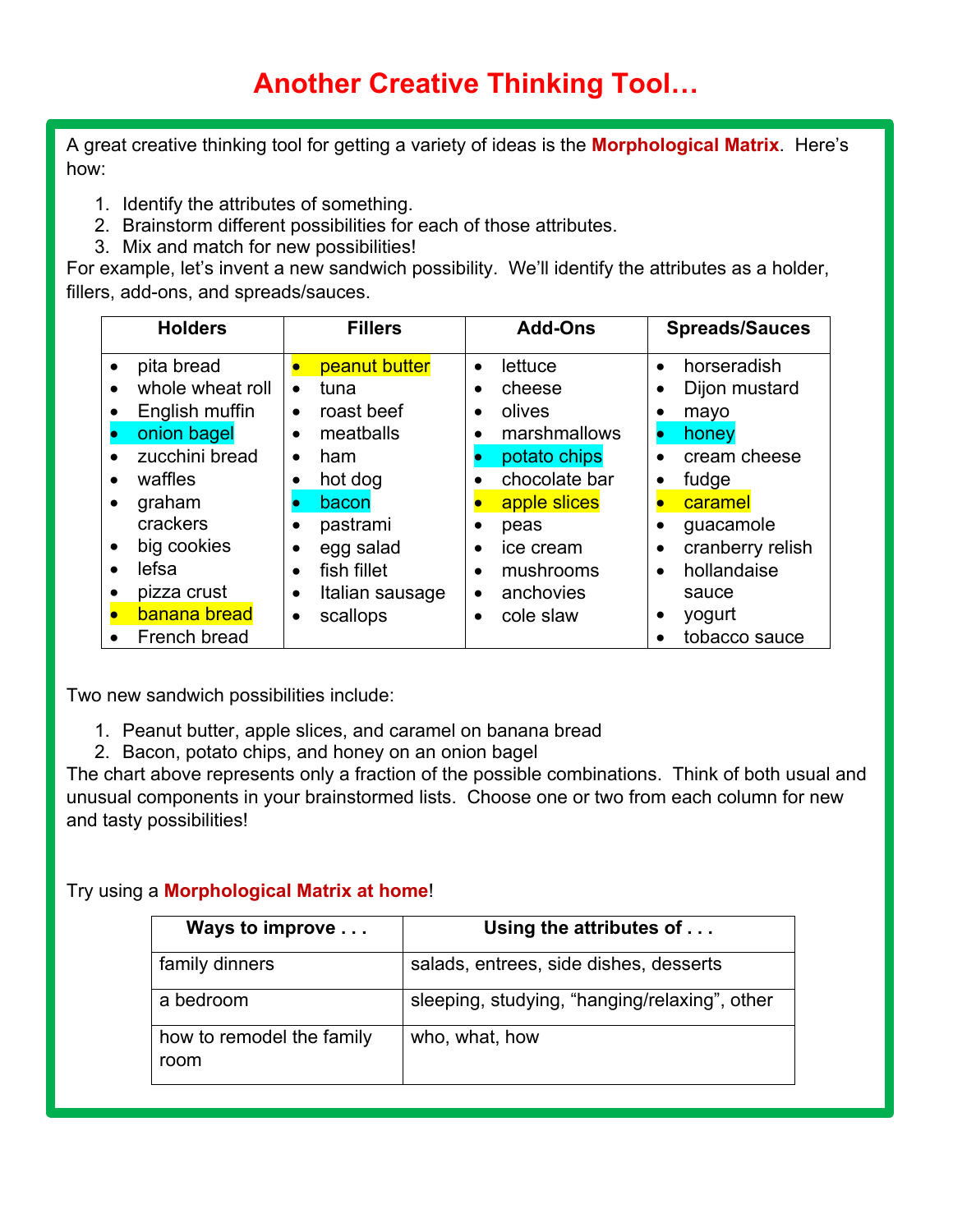### Here's what some of the experts say about *critical thinking* . . .



**Criteria** are "measuring sticks" that help you think critically to decide how well something meets a particular goal. You use criteria all the time! For example, if your goal is to purchase a new car, you might determine that cost, national ranking, design, comfort, and gas mileage are your most important considerations. In FPS, we state each criterion using a superlative in order to rank solutions on a continuum from best to worst. For example:

- 1. Which car will best fit into my budget?
- 2. Which car has the best ranking from the experts?
- 3. Which car is the most visually appealing?
- 4. Which car is most comfortable?
- 5. Which car gets the best city gas mileage?

**The evaluation matrix (grid)** is used to list final solutions and rank them according to each criterion separately. Because there are 5 options, the one that best meets the criterion gets a 5; the one that next best meets the criterion gets a 4; and so on:

| <b>Options</b>        |   |  |  | <b>TOTAL</b> |
|-----------------------|---|--|--|--------------|
| Honda Civic           | 3 |  |  |              |
| Kia Forte             |   |  |  | 13           |
| Volkswagen Golf       |   |  |  | 14           |
| <b>Chevrolet Bolt</b> |   |  |  |              |
| <b>Toyota Corolla</b> |   |  |  |              |



If you truly choose the most important criteria, and if you do the grid correctly, the option with the highest total WILL BE your best overall solution! This is a great decision-making tool!

**Try doing a grid** *for any decision you have to make as a family*. You can practice by choosing ideas from any brainstormed list (like the ones mentioned in the brainstorming section) or for real decisions you have to make (like which college to apply for or attend). Identify 5 important criteria, then using the grid to rank ideas one criterion at a time. It's best to limit your solutions to 10 at the most. Adjust your rankings accordingly (e.g., if you have 8 solutions, they will be ranked from 8 to 1; with 6 solutions you'll rank them 6 to 1; and so on.